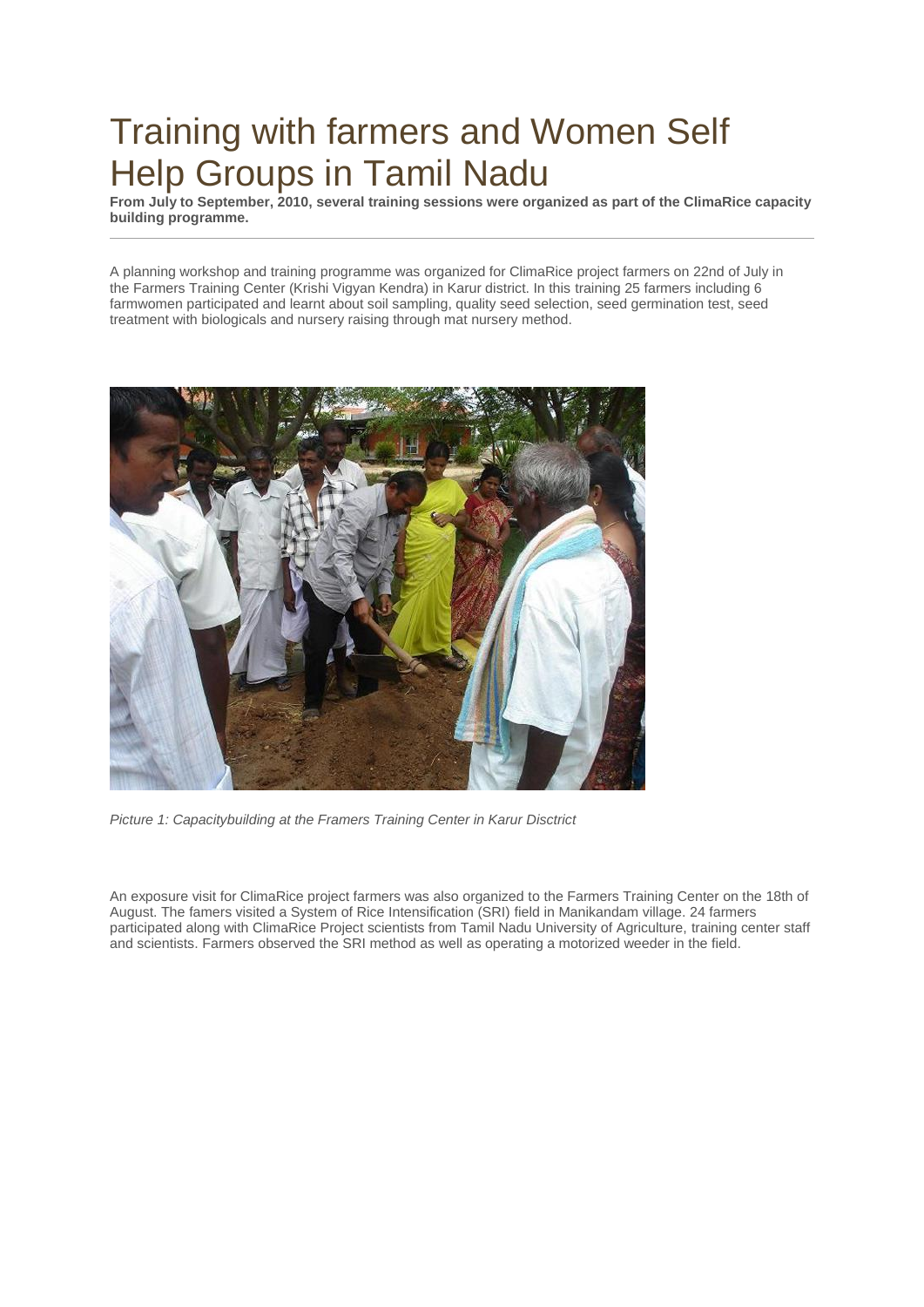

*Picture 2: Farmers learning to operate a motorized weeder in an SRI field*

During the exposure visit, the ClimaRice project farmers interacted with the progressive farmer Mr. Puthisigamani, a B.Sc (Agri) graduate in his farm in Karupayurani village near Madurai. The progressive farmer shared about his SRI experiences, farm mechanization, conoweeder design modification, green manuring, nursery raising techniques for machine planting. He has taken up SRI paddy cultivation in 10 acres of land, for which planting was done by machine.

On the 22nd of September, a farmers training was held in the mat nursery section of the Farmers Training Center. Totally 18 farmers participated in the programme. Preparation and raising techniques of mat nursery was explained and demonstrated to the farmers.